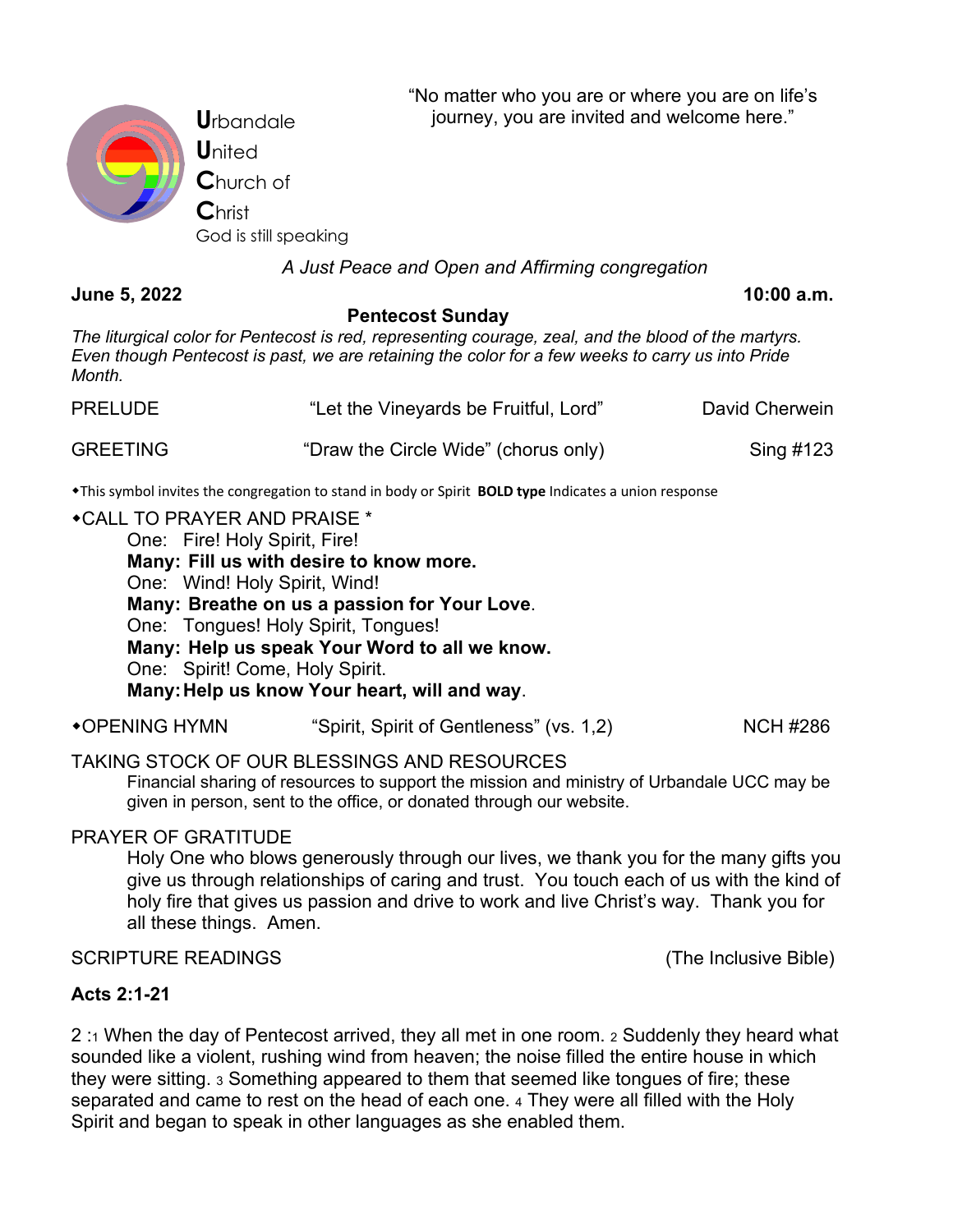<sup>5</sup> Now there were devout people living in Jerusalem from every nation under heaven, 6 and at this sound they all assembled. But they were bewildered to hear their native languages being spoken. 7 They were amazed and astonished: "Surely all of these people speaking are Galileans! 8 How does it happen that each of us hears these words in our native tongue?  $9$ We are Parthians, Medes and Elamites, people from Mesopotamia, Judea and Cappadocia, Pontus and Asia, 10 Phrygia and Pamphylia, Egypt and the parts of Libya around Cyrene, as well as visitors from Rome—11 all Jews, or converts to Judaism—Cretans and Arabs, too; we hear them preaching, each in our own language, about the marvels of God!" 12 All were amazed and disturbed. They asked each other, "What does this mean?" 13 But others said mockingly, "They've drunk too much new wine."

<sup>14</sup> Then Peter stood up with the Eleven and addressed the crowd: "Women and men of Judea, and all you who live in Jerusalem! Listen to what I have to say! 15 These people are not drunk as you think—it's only nine o'clock in the morning! 16 No, it's what Joel the prophet spoke of:

<sup>17</sup> 'In the days to come— it is our God who speaks— I will pour out my Spirit on all humankind. Your daughters and sons will prophesy, your young people will see visions, and your elders will dream dreams. 18 Even on the most insignificant of my people, both women and men, I will pour out my Spirit in those days, and they will prophesy. 19 And I will display wonders in the heavens above and signs on the earth below: blood, fire and billowing smoke. <sup>20</sup> The sun will be turned into darkness and the moon will become blood before the coming of the great and sublime day of our God. 21 And all who call upon the name of our God will be saved.'

## **John 14:8-17**

8 "Rabbi," Philip said, "show us Abba God, and that will be enough for us." 9 Jesus replied, "Have I been with you all this time, Philip, and still you don't know me? Whoever has seen me has seen Abba God. How can you say, 'Show us your Abba'? 10 Don't you believe that I am in Abba God and God is in me? The words I speak are not spoken of myself; it is Abba God, living in me, who is accomplishing the works of God. 11 Believe me that I am in God and God is in me, or else believe because of the works I do. 12 The truth of the matter is, anyone who has faith in me will do the works I do— and greater works besides. Why? Because I go to Abba God, 13 and whatever you ask in my name I will do, so that God may be glorified in me. 14 Anything you ask in my name I will do.

<sup>15</sup> If you love me and obey the command I give you, 16 I will ask the One who sent me to give you another Paraclete, another Helper to be with you always <sup>17</sup> The Spirit of truth whom the world cannot accept since the world neither sees her nor recognizes her; but you can recognize the Spirit because she remains with you and will be within you.

| SPECIAL MUSIC          | "Panis Angelicus" |                                      |
|------------------------|-------------------|--------------------------------------|
|                        |                   | Carol Looney Flute Kathy Woida Cello |
| MEDITATION             | "Spirit of Truth" |                                      |
| SACRAMENT OF COMMUNION |                   |                                      |

Rev. Coqui Conkey

SAMENT OF COMMUNION

Invitation Prayer of Communion Blessing and Sharing the Element

PASTORAL PRAYER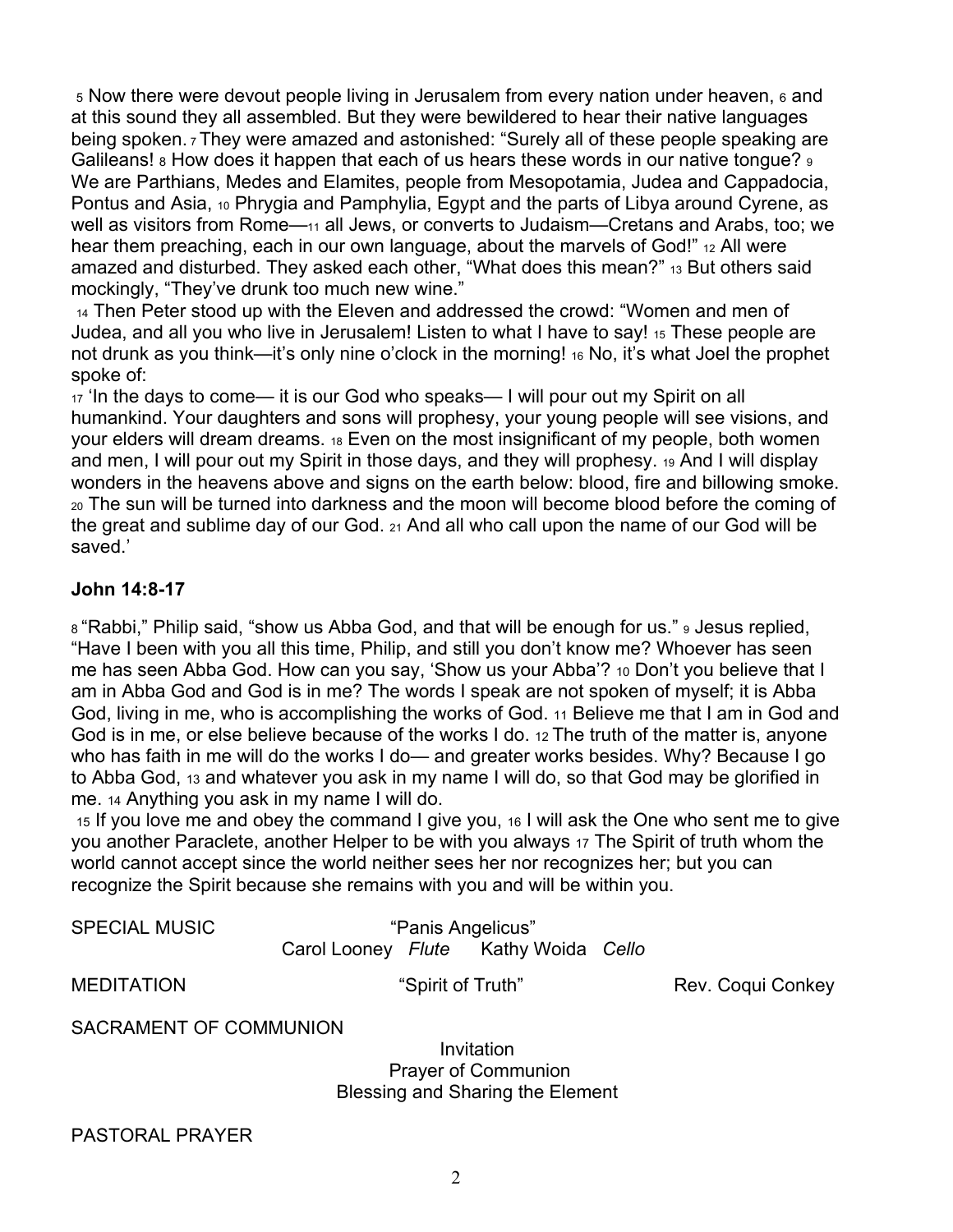## LORD'S PRAYER

**Our Father who art in heaven, hallowed be thy name. Thy kingdom come. Thy will be done on earth as it is in heaven. Give us this day our daily bread. And forgive us our debts, as we forgive our debtors. And lead us not into temptation, but deliver us from evil. For thine is the kingdom, and the power, and the glory, forever. Amen.**

- 
- •Closing Hymn "Spirit, Spirit of Gentleness" (vs. 3,4) NCH #286

BLESSING

POSTLUDE "Promenade Jubilante Suite" Gordon Young

*You are invited to conclude your time of worship by remaining in your seat and listening to the Postlude \*Worship Notes: Call to Prayer and Praise based on a song by Steven Simpson. 2003*

#### **SERVING AT URBANDALE UCC THIS SUNDAY**

**Liturgist:** Bridget Edwards **Opening/Closing the Church: Today**, Wesley Keeler **Worship Greeters:** Claudia Galetich & Becky Swift **A/V Booth:** Ryan Nussbaum (video) and Scott Davis (audio)

# **This Week at UUCC**

### **Sunday, June 5**

 9:00 am Matu Sunday School 10:00 am Worship 12:30 pm Light Mission Pentecostal Church 1:00 pm Matu Bethel Church 1:00 pm Leah Gardner Celebration

#### **Monday, June 6**

## **Tuesday,June 7**

 11:00 am Staff Meeting 5:30 pm Parenting Way

**Wednesday, June 8** 7:30 pm AA

**Thursday, June 9** 7:00 Leadership Team

**Friday, June 10** 4:00 pm Wedding Rehearsal

**Saturday June 11**

9:00 am Bowtie Boyz 3:00 pm Ashley Dhanin Wedding

## **VBS**

Come check out the donation wall in the narthex and take a tag or two. Please purchase that item and return it with the tag attached to Rev. Amy's office by Sunday, June 26th. Monetary donations also welcome. Please mark your check or envelope with 'VBS' in the memo line. We also would like to borrow a few items. Please tape/write your name on the lended item so we can return it to you.

## **Worship Greeters**

Are needed. Please sign up in the narthex